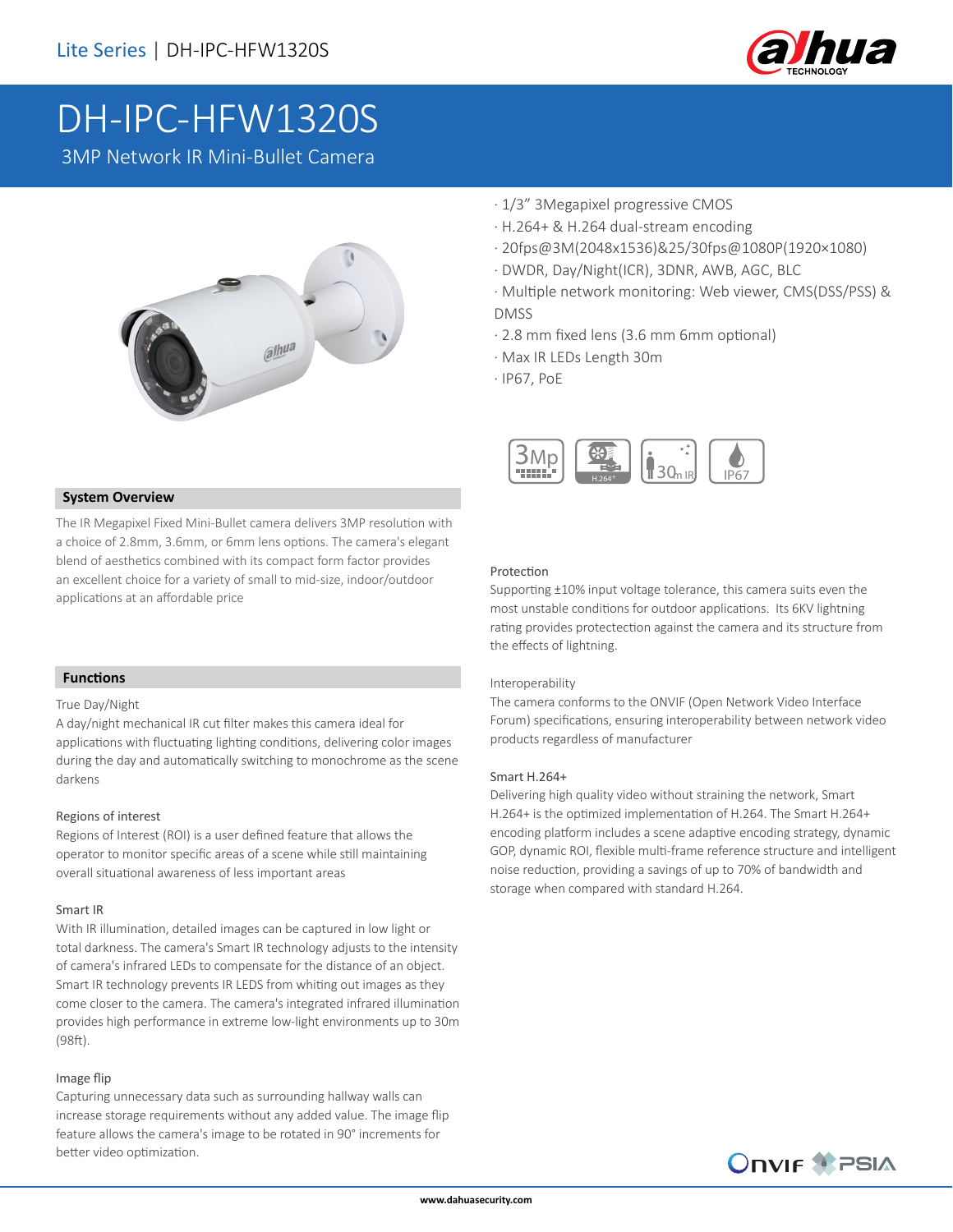# **Lite Series** | DH-IPC-HFW1320S

| <b>Technical Specification</b>  |                   |                                                                                                               |              |           |          |
|---------------------------------|-------------------|---------------------------------------------------------------------------------------------------------------|--------------|-----------|----------|
| Camera                          |                   |                                                                                                               |              |           |          |
| Image Sensor                    |                   | 1/3" 3Megapixel progresive CMOS                                                                               |              |           |          |
| <b>Effective Pixels</b>         |                   | 2304H)x1536(V)                                                                                                |              |           |          |
| RAM/ROM                         |                   | 256MB/16MB                                                                                                    |              |           |          |
| <b>Scanning System</b>          |                   | Progressive                                                                                                   |              |           |          |
| <b>Electronic Shutter Speed</b> |                   | Auto/Manual, 1/3(4)~1/100000s                                                                                 |              |           |          |
| Minimum Illumination            |                   | 0.1Lux/F2.0(Color), 0Lux/F2.0(IR on)                                                                          |              |           |          |
| S/N Ratio                       |                   | More than 50dB                                                                                                |              |           |          |
| IR Distance                     |                   | Distance up to 30m(98ft)                                                                                      |              |           |          |
| IR On/Off Control               |                   | Auto/ Manual                                                                                                  |              |           |          |
| <b>IR LEDS</b>                  |                   | 18                                                                                                            |              |           |          |
| lens                            |                   |                                                                                                               |              |           |          |
| Lens Type                       |                   | Fixed                                                                                                         |              |           |          |
| Mount Type                      |                   | Board-in                                                                                                      |              |           |          |
| Focal Length                    |                   | 2.8 mm (3.6 mm optional)                                                                                      |              |           |          |
| Max. Aperture                   |                   | F2.0/F2.0                                                                                                     |              |           |          |
| Angle of View                   |                   | H:98°/77°, V:51°/41°                                                                                          |              |           |          |
| <b>Focus Control</b>            |                   | Fixed                                                                                                         |              |           |          |
| <b>Close Focus Distance</b>     |                   | N/A                                                                                                           |              |           |          |
|                                 | Lens              | Detect                                                                                                        | Observe      | Recognize | Identify |
| <b>DORI Distance</b>            | $2.8$ mm          | 58m(190ft)                                                                                                    | 23m(75ft)    | 12m(39ft) | 6m(20ft) |
|                                 | 3.6 <sub>mm</sub> | 73m(240ft)                                                                                                    | 29m(95ft)    | 15m(49ft) | 7m(23ft) |
| <b>PTZ</b>                      |                   |                                                                                                               |              |           |          |
| Pan/Tilt Range                  |                   | Pan:0° ~360°; Tilt:0° ~90°; Rotation:0° ~360°                                                                 |              |           |          |
| Video                           |                   |                                                                                                               |              |           |          |
| Compression                     |                   |                                                                                                               | H.264+/H.264 |           |          |
| <b>Streaming Capability</b>     |                   | 2 Streams                                                                                                     |              |           |          |
| Resolution                      |                   | 3M(2048×1536)(2304×1296)/<br>1080P(1920×1080)/720P(1280×720)/<br>D1(704×576/704×480)/<br>CIF(352×288/352×240) |              |           |          |
| <b>Frame Rate</b>               |                   | 3M(1 ~ 20fps)/2M (1 ~ 25/30fps)s)                                                                             |              |           |          |
|                                 |                   | D1/CIF(1 ~ 25/30fps)                                                                                          |              |           |          |
| <b>Bit Rate Control</b>         |                   | CBR/VBR                                                                                                       |              |           |          |
| <b>Bit Rate</b>                 |                   | H264:24K ~ 8192Kbps                                                                                           |              |           |          |
| Day/Night                       |                   | Auto(ICR) / Color / B/W                                                                                       |              |           |          |
| <b>BLC Mode</b>                 |                   | BLC / HLC / DWDR                                                                                              |              |           |          |

| <b>White Balance</b>    | Auto/Natural/Street Lamp/Outdoor/Manual                                                                                       |  |  |
|-------------------------|-------------------------------------------------------------------------------------------------------------------------------|--|--|
| Gain Control            | Auto/Manual                                                                                                                   |  |  |
| <b>Noise Reduction</b>  | 3D DNR                                                                                                                        |  |  |
| <b>Motion Detetion</b>  | Off / On (4 Zone, Rectangle)                                                                                                  |  |  |
| Region of Interest      | Off / On (4 Zone)                                                                                                             |  |  |
| Electronic Image        | Support                                                                                                                       |  |  |
| Smart IR                | Support                                                                                                                       |  |  |
| Digital Zoom            | 16x                                                                                                                           |  |  |
| Flip                    | 0°/90°/180°/270°                                                                                                              |  |  |
| Mirror                  | Off/On                                                                                                                        |  |  |
| <b>Privacy Masking</b>  | Off / On (4 Area, Rectangle)                                                                                                  |  |  |
| Audio                   |                                                                                                                               |  |  |
| Compression             | N/A                                                                                                                           |  |  |
| Network                 |                                                                                                                               |  |  |
| Ethernet                | RJ-45 (10/100Base-T)                                                                                                          |  |  |
| Protocol                | HTTP;HTTPs;TCP;ARP;RTSP;RTP;UDP;SMTP;FTP;<br>DHCP;DNS;DDNS;PPPOE;IPv4/v6;QoS;UPnP;NTP;<br>Bonjour;802.1x;Multicast;ICMP;IGMP; |  |  |
| Interoperability        | ONVIF, PSIA, CGI                                                                                                              |  |  |
| <b>Streaming Method</b> | Unicast / Multicast                                                                                                           |  |  |
| Max. User Access        | 10 Users/20 Users                                                                                                             |  |  |
| <b>Edge Storage</b>     | NAS(Network Attached Storage)<br>Local PC for instant recording                                                               |  |  |
| Web Viewer              | IE, Chrome, Firefox, Safari                                                                                                   |  |  |
| Management Software     | Smart PSS, DSS, Easy4ip                                                                                                       |  |  |
| <b>Smart Phone</b>      | iPhone, iPad, Android Phone                                                                                                   |  |  |
| Certifications          |                                                                                                                               |  |  |
| Certifications          | CE (EN 60950:2000)<br>UL:UL60950-1<br>FCC: FCC Part 15 Subpart B                                                              |  |  |
| Interface               |                                                                                                                               |  |  |
| Video Interface         | N/A                                                                                                                           |  |  |
| Audio Interface         | N/A                                                                                                                           |  |  |
| <b>RS485</b>            | N/A                                                                                                                           |  |  |
| Alarm                   | N/A                                                                                                                           |  |  |
| Electrical              |                                                                                                                               |  |  |
| Power Supply            | DC12V PoE (802.3af)(Class 0)                                                                                                  |  |  |
| Power Consumption       | <7.5W                                                                                                                         |  |  |
|                         |                                                                                                                               |  |  |